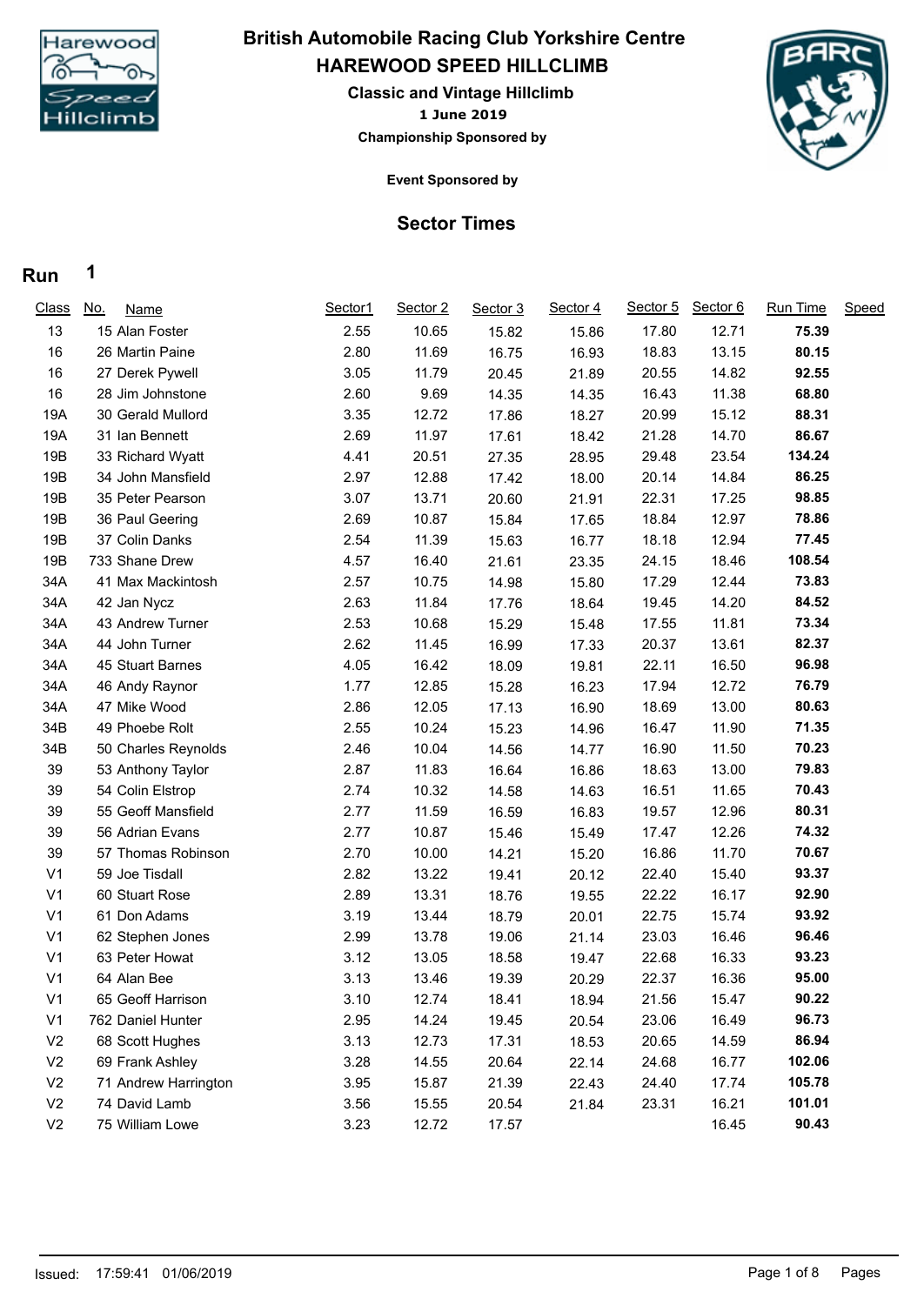| V <sub>2</sub> | 76 Roland Woodtli          | 3.49 | 13.40 | 18.72 | 18.91 | 21.60   | 15.30 | 91.42      |
|----------------|----------------------------|------|-------|-------|-------|---------|-------|------------|
| V <sub>2</sub> | 77 Ian Standing            | 3.06 | 12.11 | 16.26 | 16.97 | 19.24   | 13.90 | 81.54      |
| V <sub>2</sub> | 78 Joanna Collins          | 3.20 | 13.06 | 18.35 | 19.77 | 21.79   | 15.09 | 91.26      |
| V <sub>2</sub> | 775 Raymond Knight         | 3.40 | 13.68 | 18.21 | 19.43 | 21.11   | 16.75 | 92.58      |
| V <sub>2</sub> | 778 John Collins           | 3.09 | 11.97 | 16.67 | 17.66 | 19.64   | 14.06 | 83.09      |
| V <sub>3</sub> | 79 Timothy Sharp           | 2.73 | 12.84 | 18.73 | 18.96 | 20.90   | 14.50 | 88.66      |
| V <sub>3</sub> | 80 David Knight            | 2.96 | 12.11 | 19.89 | 19.29 | 20.54   | 21.65 | 96.44      |
| V <sub>3</sub> | 81 Nicholas Northeast      | 3.89 | 15.02 | 20.23 | 23.00 | 25.07   | 18.96 | 106.17     |
| V <sub>3</sub> | 82 David Johnson           | 2.81 | 11.54 | 16.69 | 17.31 | 19.23   | 13.44 | 81.02      |
| V <sub>3</sub> | 83 Oliver Pryke            | 3.89 | 14.02 | 19.56 | 20.17 | 23.04   | 17.82 | 98.50      |
| V <sub>3</sub> | 84 Adam Moody              | 3.59 | 14.14 | 18.68 | 18.99 | 22.33   | 16.84 | 94.57      |
| V <sub>3</sub> | 85 Joanna Blakeney Edwards | 2.88 | 10.73 | 16.03 | 15.93 | 18.10   | 12.66 | 76.33      |
| V <sub>4</sub> | 87 Keith Dobinson          | 4.80 | 15.11 | 19.98 | 21.05 | 23.52   | 17.92 | 102.38     |
| V <sub>5</sub> | 88 Dick Wilkinson          | 2.95 | 13.20 | 19.59 | 19.88 | 22.24   | 15.06 | 92.92      |
| V <sub>6</sub> | 90 Nigel Hall              | 2.80 | 12.27 | 17.89 | 17.69 | 19.52   | 14.15 | 84.32      |
| V <sub>6</sub> | 91 John Guyatt             | 3.11 | 12.00 | 18.24 | 18.10 | 19.95   | 14.13 | 85.53      |
| V <sub>6</sub> | 92 Nicola Quartermaine     | 3.05 | 15.14 | 21.13 | 20.81 | 22.67   | 16.38 | 99.18      |
| V <sub>7</sub> | 94 Adrian Twelvetrees      | 3.48 | 15.47 | 20.19 | 21.84 | 23.73   | 18.44 | 103.15     |
| V7             | 95 Nicholas Hildyard       | 3.15 | 12.30 | 16.97 | 17.96 | 20.54   | 13.56 | 84.48      |
| V7             | 96 Andy Lloyd              | 4.13 | 14.54 | 18.53 | 20.45 | 23.61   | 18.60 | 99.86      |
| V7             | 97 Ian Balmforth           | 2.99 | 12.39 | 17.97 | 18.59 | 21.02   | 14.68 | 87.64      |
| V7             | 794 William Twelvetrees    | 3.16 | 13.75 | 18.44 | 20.21 | 21.90   | 16.82 | 94.28      |
| V <sub>8</sub> | 100 Tim Cooper             | 3.39 | 14.12 | 19.39 | 21.07 | 23.73   | 17.50 | 99.20      |
| V <sub>8</sub> | 102 David Furnell          | 2.80 | 12.92 | 17.64 |       | 21.04   | 14.61 | 88.33      |
| V <sub>8</sub> | 103 Iain Muir              | 3.48 | 12.66 |       | 19.32 | 21.52   | 15.81 | 90.32      |
|                |                            |      |       | 17.76 | 19.09 |         |       | 90.65      |
| V <sub>8</sub> | 105 Kraig Mycock           | 3.08 | 13.27 | 17.89 | 18.72 | 21.79   | 15.90 |            |
| V <sub>8</sub> | 107 Graham Beckett         | 2.65 | 12.39 | 17.36 | 18.42 | 20.25   | 14.44 | 85.51      |
| V <sub>8</sub> | 800 Emma Carter            | 4.09 | 15.46 | 20.84 | 23.19 | 24.60   | 17.61 | 105.79     |
| V <sub>8</sub> | 803 Timothy Stamper        | 3.80 | 13.22 | 17.39 | 18.45 | 20.91   | 15.31 | 89.08      |
| V <sub>9</sub> | 114 Christopher Downham    | 2.91 | 11.09 | 16.18 | 16.46 | 18.50   | 13.46 | 78.60      |
| V9             | 115 John Fletcher          | 3.12 | 12.21 | 17.47 | 20.32 | 21.17   | 14.70 | 88.99      |
| V9             | 116 Jonathan Garton        | 3.90 | 13.21 | 17.92 | 19.46 | 21.51   | 15.36 | 91.36      |
| V <sub>9</sub> | 117 Greg Lerigo            | 0.00 |       |       |       |         |       | <b>RET</b> |
| V9             | 118 Stephen White          | 2.88 | 11.37 | 16.32 | 17.20 | 19.07   | 14.04 | 80.88      |
| V9             | 119 John Hunter            | 3.28 | 12.98 | 18.05 | 19.47 | 21.23   | 15.38 | 90.39      |
| V9             | 120 Gerald Parker          | 3.02 | 12.46 | 18.17 | 18.67 | 20.83   | 14.58 | 87.73      |
| V9             | 121 Leonard Lord           | 3.26 | 13.50 | 19.01 | 19.29 | 21.74   | 15.15 | 91.95      |
| V9             | 122 Dennis Bingham         | 2.96 | 11.66 | 17.10 | 17.62 | 19.89   | 13.68 | 82.91      |
| V9             | 123 Colin Wolstenholme     | 2.56 | 10.73 | 15.40 | 16.34 | 18.30   | 12.41 | 75.74      |
| V9             | 124 Alexander Hewitson     | 2.55 | 10.46 | 15.13 | 15.89 | 17.68   | 20.76 | 82.47      |
| V9             | 125 Tim Hopkinson          | 2.74 | 10.80 | 15.60 | 33.83 | $-0.53$ | 13.08 | 75.52      |
| V9             | 817 Barbara Lerigo         | 0.00 |       |       |       |         |       | <b>RET</b> |
| V9             | 821 Barbara Lord           | 3.26 | 13.06 | 18.93 | 20.77 | 24.36   | 17.47 | 97.85      |
| V9             | 823 Julia Wolstenholme     | 2.78 | 12.63 | 19.03 | 18.71 | 20.87   | 13.64 | 87.66      |
| V <sub>9</sub> | 825 Peter Hopkinson        | 3.08 | 11.25 | 15.59 | 16.27 | 18.27   | 12.75 | 77.21      |
| C19            | 70 Richard Derrick         | 2.82 | 10.05 | 14.90 | 15.44 | 16.87   | 11.65 | 71.73      |
| C19            | 72 David Taylor            | 2.99 | 10.07 | 14.85 | 15.11 | 16.71   | 11.52 | 71.25      |
| C19            | 73 Anthony Patrick         | 2.91 | 10.03 | 14.34 | 15.05 | 16.84   | 11.81 | 70.98      |
| C19            | 141 Jonathan North         | 2.83 | 10.03 | 14.31 | 14.68 | 16.42   | 11.77 | 70.04      |
| C19            | 142 Roy Bolderson          | 2.53 | 9.44  | 14.59 | 14.28 | 16.10   | 11.26 | 68.20      |
| C19            | 166 David Smith            | 2.78 | 10.62 | 14.74 | 15.48 | 16.68   | 11.83 | 72.13      |
| C19            | 167 Andrew Dickens         | 3.14 | 11.44 | 16.28 | 17.61 | 18.99   | 13.65 | 81.11      |
| C19            | 168 David Spaull           | 2.85 | 10.65 | 15.41 | 15.99 | 17.64   | 12.54 | 75.08      |
|                |                            |      |       |       |       |         |       |            |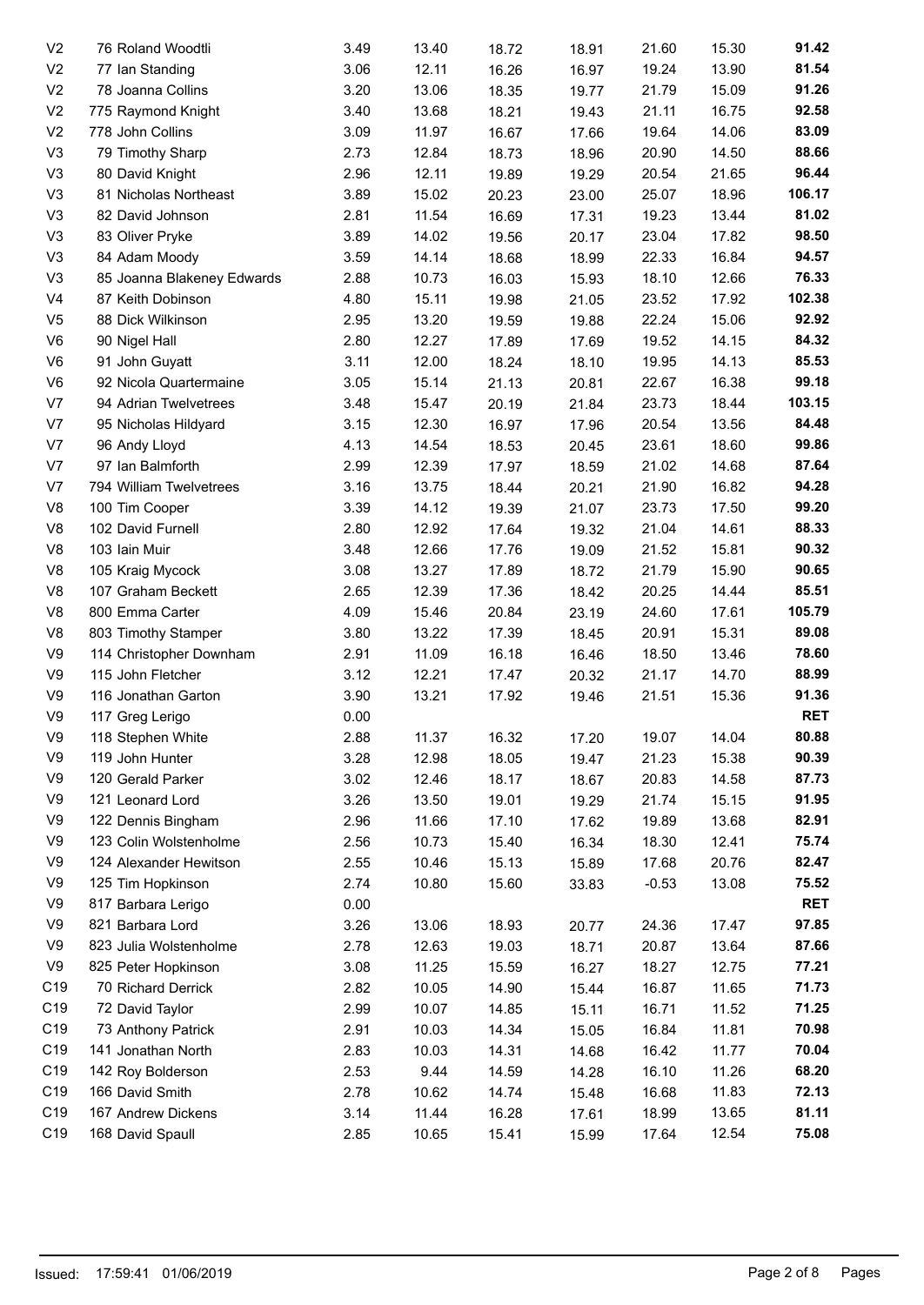| C <sub>19</sub> | 169 Tim Ellison          | 2.77 | 11.72 | 16.66 | 17.20 | 18.71 | 13.23 | 80.29      |
|-----------------|--------------------------|------|-------|-------|-------|-------|-------|------------|
| C19             | 170 Iain Crockett        | 2.95 | 10.52 | 15.50 | 15.23 | 17.15 | 12.13 | 73.48      |
| C <sub>19</sub> | 171 Steve Murphy         | 2.85 | 10.49 | 15.33 | 15.65 | 17.26 | 12.14 | 73.72      |
| C <sub>19</sub> | 172 Nick Wardley         | 2.76 | 10.33 | 15.38 | 15.71 | 17.13 | 11.85 | 73.16      |
| C <sub>19</sub> | 173 Mark Forster         | 2.87 | 10.14 | 14.53 | 15.26 | 16.57 | 11.99 | 71.36      |
| C <sub>19</sub> | 175 Matt Clarke          | 2.79 | 9.71  | 14.56 | 14.60 | 16.55 | 11.15 | 69.36      |
| C <sub>19</sub> | 873 Adam Forster         | 2.79 | 10.13 | 14.86 | 15.29 | 16.60 | 11.96 | 71.63      |
| C <sub>20</sub> | 176 Nicholas Aveyard     | 2.64 | 10.00 | 14.46 | 15.68 | 17.55 | 11.61 | 71.94      |
| C <sub>20</sub> | 177 Paul Wignall         | 2.79 | 11.11 | 16.42 | 16.90 | 18.73 | 13.31 | 79.26      |
| C <sub>20</sub> | 178 Bryan Simpson        | 2.90 | 11.03 | 16.79 | 16.71 | 18.87 | 13.26 | 79.56      |
| C <sub>20</sub> | 179 Allan Scott          | 2.75 | 11.28 | 16.00 | 16.18 | 17.57 | 12.11 | 75.89      |
| C <sub>20</sub> | 180 Ian Peacock          | 2.65 | 10.72 | 16.35 | 15.92 | 18.41 | 12.60 | 76.65      |
| C <sub>20</sub> | 181 Keith Beningfield    | 2.59 | 10.35 | 15.18 | 15.56 | 17.06 | 11.74 | 72.48      |
| C <sub>20</sub> | 182 Steven Muir          | 2.70 | 9.66  | 14.31 | 14.91 | 16.47 | 15.49 | 73.54      |
| C <sub>20</sub> | 183 Les Procter          | 2.88 | 10.62 | 16.17 | 15.87 | 17.93 | 12.72 | 76.19      |
| C <sub>20</sub> | 184 Mike Haigh           | 2.93 | 9.63  | 14.35 | 14.26 | 15.78 | 11.10 | 68.05      |
| C <sub>20</sub> | 876 Robert Sinclair      | 2.81 | 10.70 | 15.29 | 15.46 | 16.93 | 12.05 | 73.24      |
| C <sub>20</sub> | 883 Richard Jones        | 3.51 | 11.38 | 17.12 | 17.97 | 18.88 | 12.28 | 81.14      |
| C <sub>21</sub> | 186 Leon Bachelier       | 4.11 | 13.05 | 16.29 | 17.15 | 19.30 | 13.83 | 83.73      |
| C <sub>22</sub> | 188 Jolyon Harrison      | 2.89 | 9.66  | 14.10 | 14.11 | 15.08 | 10.25 | 66.09      |
| V10             | 86 Steven McEvoy         | 3.48 | 13.42 | 18.36 | 20.22 | 21.06 | 15.26 | 91.80      |
| V10             | 129 Christopher Tabor    | 2.79 | 11.67 | 16.86 | 17.46 | 20.02 | 14.62 | 83.42      |
| V10             | 130 Roger Tushingham     | 2.73 | 10.67 | 16.68 | 16.81 | 18.88 | 13.23 | 79.00      |
| V10             | 131 Alan Harpley         | 3.32 | 14.38 | 18.84 | 20.20 | 23.64 | 17.30 | 97.68      |
| V10             | 132 Jane Corner          | 3.64 | 12.62 | 17.89 | 17.86 | 20.56 | 14.71 | 87.28      |
| V10             | 133 Trevor Corner        | 3.00 | 12.07 | 18.67 | 17.95 | 19.48 | 14.77 | 85.94      |
| V10             | 134 Duncan Fish          | 2.70 | 11.68 | 17.12 | 17.17 | 19.65 | 13.66 | 81.98      |
| V10             | 135 Jon Mellor           | 2.81 | 10.88 | 15.49 | 16.08 | 18.07 | 12.95 | 76.28      |
| V10             | 136 Durward Lawson       | 2.77 | 10.46 | 15.71 |       |       | 12.34 | 74.63      |
| V10             | 137 Andrew Briggs        | 2.97 | 12.61 | 18.28 | 19.73 | 21.66 | 15.82 | 91.07      |
| V10             | 837 Maurice Gleeson      | 2.97 | 13.00 | 18.59 | 19.48 | 21.77 | 15.46 | 91.27      |
| V11             | 139 Noel Runnels Moss    | 2.85 | 12.42 | 18.08 | 18.64 | 21.01 | 14.90 | 87.90      |
| V11             | 140 Chris Batty          | 2.79 | 11.76 | 17.04 | 17.11 | 18.61 | 13.11 | 80.42      |
| V11             | 839 Jamie Quartermaine   | 2.91 | 12.67 | 17.97 | 18.35 | 20.90 | 14.73 | 87.53      |
| V13             | 144 Rachael Williams     | 2.91 | 14.76 | 18.75 | 19.30 | 20.37 | 14.30 | 90.39      |
| V13             | 145 Michael Barber       | 3.25 | 12.92 | 18.74 | 23.33 | 23.53 | 23.32 | 105.09     |
| V13             | 146 Mark Fountain        | 2.94 | 11.80 | 16.43 | 17.77 | 19.30 | 13.41 | 81.65      |
| V13             | 846 Michael Fountain     | 3.05 | 12.18 | 17.64 | 18.60 | 20.59 | 14.91 | 86.97      |
| V14             | 151 Geoff Purnell        | 4.48 | 17.40 | 20.52 | 30.05 |       |       | <b>DNF</b> |
| V14             | 152 Andrew Craven        | 3.11 | 12.51 | 18.15 | 18.18 | 20.26 | 14.37 | 86.58      |
| V14             | 153 Charlie Martin       | 2.95 | 10.20 | 14.93 | 15.66 | 17.34 | 11.64 | 72.72      |
| V14             | 851 Mark Purnell         | 3.54 | 13.25 | 20.01 | 20.93 | 22.87 | 15.86 | 96.46      |
| V15             | 154 Ian Baxter           | 2.60 | 9.42  | 15.01 | 14.83 | 16.81 | 11.17 | 69.84      |
| V15             | 155 Steve Pryke          | 2.91 | 11.32 | 17.25 | 17.05 | 20.11 | 13.63 | 82.27      |
| V15             | 156 Iain Cheyne          | 2.71 | 11.11 | 16.16 | 16.58 | 18.42 | 13.40 | 78.38      |
| V15             | 157 David Pryke          | 2.58 | 10.61 | 15.58 | 15.90 | 17.56 | 12.82 | 75.05      |
| V15             | 158 Richard Archbell     | 2.58 | 10.58 | 15.24 | 15.97 | 17.49 | 12.19 | 74.05      |
| V16             | 162 Jolyon Harrison      | 2.84 | 11.10 | 17.45 | 17.24 | 19.06 | 13.52 | 81.21      |
| V16             | 163 Amber McHamish       | 2.75 | 12.69 | 17.37 | 17.94 | 19.77 | 14.69 | 85.21      |
| V16             | 164 Christopher Williams | 2.91 | 11.46 | 17.58 | 17.39 | 19.83 | 13.22 | 82.39      |
|                 |                          |      |       |       |       |       |       |            |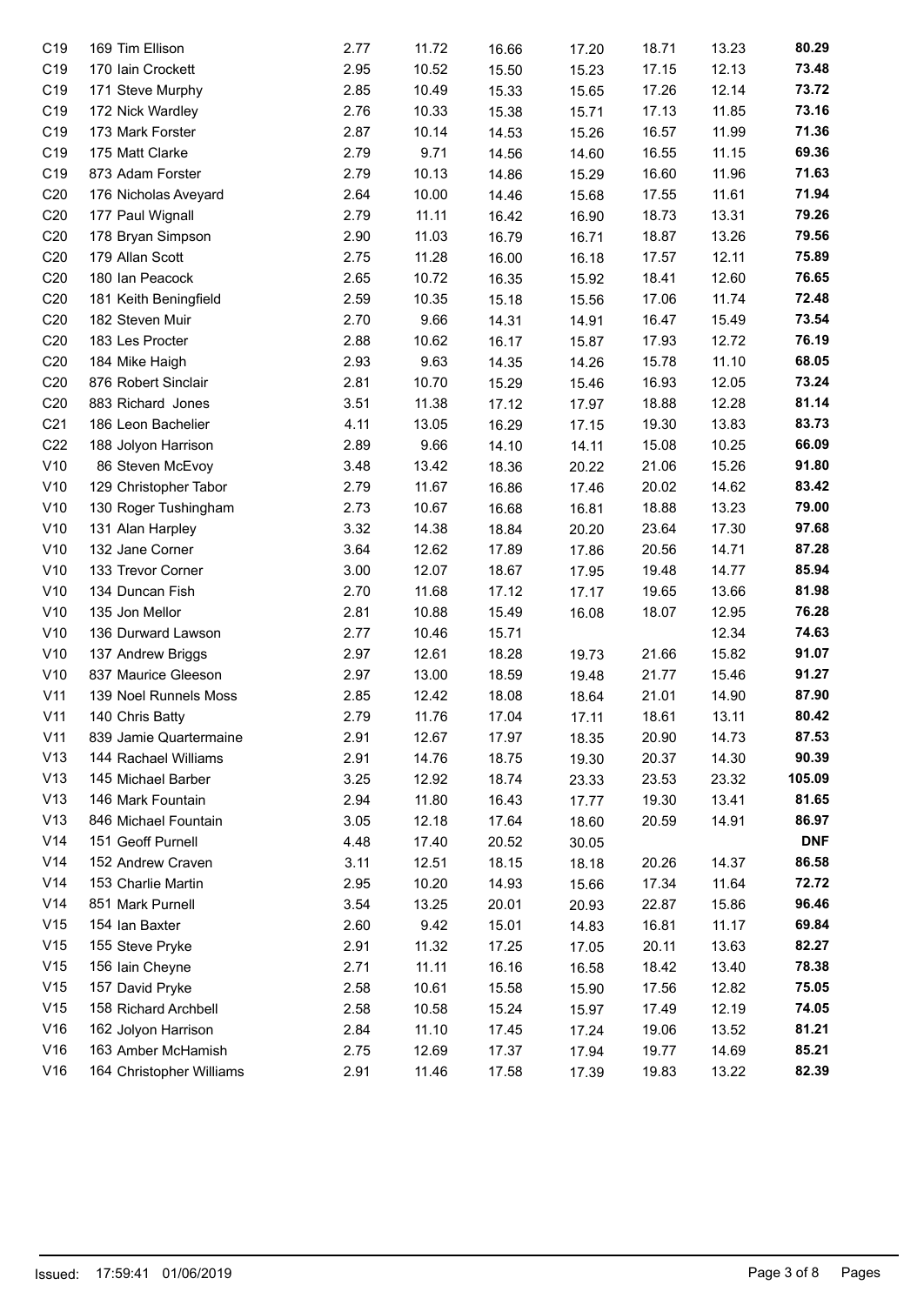## **Run 2**

| Class          | No. | Name                       | Sector1 | Sector 2 | Sector 3 | Sector 4 | Sector 5 | Sector 6 | Run Time | Speed |
|----------------|-----|----------------------------|---------|----------|----------|----------|----------|----------|----------|-------|
| 13             |     | 15 Alan Foster             | 2.44    | 10.33    | 15.50    | 15.74    | 17.53    | 12.30    | 73.84    |       |
| 16             |     | 26 Martin Paine            | 2.70    | 11.31    | 16.11    | 16.61    | 18.33    | 12.59    | 77.65    |       |
| 16             |     | 27 Derek Pywell            | 2.88    | 11.91    | 16.89    | 17.70    | 19.55    | 14.81    | 83.74    |       |
| 16             |     | 28 Jim Johnstone           | 2.74    | 9.84     | 14.36    | 14.61    | 16.34    | 11.43    | 69.32    |       |
| 19A            |     | 30 Gerald Mullord          | 3.30    | 12.48    | 17.57    | 18.35    | 21.11    | 15.03    | 87.84    |       |
| 19A            |     | 31 Ian Bennett             | 2.69    | 11.48    | 17.19    | 18.58    | 20.49    | 13.97    | 84.40    |       |
| 19B            |     | 33 Richard Wyatt           | 4.02    | 19.44    | 27.49    | 30.31    | 31.12    | 24.96    | 137.34   |       |
| 19B            |     | 34 John Mansfield          | 2.75    | 12.71    | 16.91    | 17.33    | 19.64    | 14.38    | 83.72    |       |
| 19B            |     | 35 Peter Pearson           | 3.27    | 13.71    | 20.48    | 21.87    | 22.93    | 17.10    | 99.36    |       |
| 19B            |     | 36 Paul Geering            | 2.69    | 10.86    | 15.80    | 16.68    | 18.91    | 12.98    | 77.92    |       |
| 19B            |     | 37 Colin Danks             | 2.53    | 11.15    | 44.19    | 16.81    | 18.36    | 13.32    | 106.36   |       |
| 19B            |     | 733 Shane Drew             | 3.40    | 16.14    | 20.91    | 22.94    | 24.14    | 17.84    | 105.37   |       |
| 34A            |     | 41 Max Mackintosh          | 2.51    | 10.41    | 14.81    | 15.72    | 17.43    | 12.31    | 73.19    |       |
| 34A            |     | 42 Jan Nycz                | 2.59    | 11.23    | 16.24    | 17.05    | 18.17    | 13.08    | 78.36    |       |
| 34A            |     | 43 Andrew Turner           | 2.55    | 10.26    | 14.99    | 15.56    | 16.96    | 11.85    | 72.17    |       |
| 34A            |     | 44 John Turner             | 2.61    | 11.81    | 16.34    | 17.04    | 19.01    | 12.98    | 79.79    |       |
| 34A            |     | 45 Stuart Barnes           | 3.19    | 13.58    | 18.38    | 20.19    | 21.90    | 15.48    | 92.72    |       |
| 34A            |     | 46 Andy Raynor             | 2.86    | 11.35    | 15.44    | 16.46    | 18.32    | 13.25    | 77.68    |       |
| 34A            |     | 47 Mike Wood               | 2.91    | 10.61    | 16.41    | 31.19    | 3.60     | 12.40    | 77.12    |       |
| 34B            |     | 49 Phoebe Rolt             | 2.52    | 9.97     | 14.66    |          |          | 12.81    | 74.10    |       |
| 34B            |     | 50 Charles Reynolds        | 2.49    | 10.00    | 14.62    | 14.84    | 16.55    | 11.48    | 69.98    |       |
| 39             |     | 53 Anthony Taylor          | 2.84    | 11.70    | 16.95    | 16.90    | 18.36    | 12.85    | 79.60    |       |
| 39             |     | 54 Colin Elstrop           | 2.63    | 9.87     | 14.50    | 14.60    | 16.94    | 11.49    | 70.03    |       |
| 39             |     | 55 Geoff Mansfield         | 2.60    | 11.33    | 16.60    | 16.64    | 18.81    | 12.53    | 78.51    |       |
| 39             |     | 56 Adrian Evans            | 2.82    | 10.76    | 15.79    | 15.67    | 17.66    | 12.05    | 74.75    |       |
| 39             |     | 57 Thomas Robinson         | 2.68    | 9.83     | 14.19    | 14.86    | 16.69    | 11.32    | 69.57    |       |
| V <sub>1</sub> |     | 59 Joe Tisdall             | 2.78    | 13.00    | 18.89    | 20.16    | 22.28    | 16.02    | 93.13    |       |
| V <sub>1</sub> |     | 60 Stuart Rose             | 2.94    | 13.16    | 18.46    | 19.57    | 22.13    | 16.23    | 92.49    |       |
| V <sub>1</sub> |     | 61 Don Adams               | 2.97    | 13.20    | 18.40    | 19.88    | 22.75    | 15.43    | 92.63    |       |
| V <sub>1</sub> |     | 62 Stephen Jones           | 2.92    | 13.03    | 18.50    | 20.13    | 22.76    | 16.24    | 93.58    |       |
| V <sub>1</sub> |     | 63 Peter Howat             | 3.15    | 12.82    | 18.21    | 19.30    | 21.79    | 15.78    | 91.05    |       |
| V <sub>1</sub> |     | 64 Alan Bee                | 3.12    | 13.39    | 19.83    | 20.59    | 22.42    | 16.50    | 95.85    |       |
| V <sub>1</sub> |     | 65 Geoff Harrison          | 3.12    | 12.88    | 18.42    | 19.28    | 21.30    | 15.08    | 90.08    |       |
| V <sub>1</sub> |     | 762 Daniel Hunter          | 2.99    | 13.71    | 18.86    | 20.01    | 22.30    | 16.07    | 93.94    |       |
| V <sub>2</sub> |     | 68 Scott Hughes            | 3.02    | 12.53    | 17.61    | 18.10    | 20.52    | 14.63    | 86.41    |       |
| V <sub>2</sub> |     | 69 Frank Ashley            | 3.33    | 14.75    | 20.12    | 21.64    | 24.23    | 17.31    | 101.38   |       |
| V <sub>2</sub> |     | 71 Andrew Harrington       | 4.07    | 15.80    | 21.18    | 22.08    | 24.15    | 17.61    | 104.89   |       |
| V <sub>2</sub> |     | 74 David Lamb              | 3.60    | 14.68    | 19.35    | 19.89    | 23.34    | 16.65    | 97.51    |       |
| V <sub>2</sub> |     | 75 William Lowe            | 3.21    | 12.63    | 17.55    | 18.93    | 20.75    | 15.74    | 88.81    |       |
| V <sub>2</sub> |     | 76 Roland Woodtli          | 2.95    | 12.92    | 18.25    | 19.06    | 21.21    | 14.75    | 89.14    |       |
| V <sub>2</sub> |     | 77 Ian Standing            | 2.84    | 11.44    | 16.27    | 16.64    | 18.63    | 13.54    | 79.36    |       |
| V <sub>2</sub> |     | 78 Joanna Collins          | 3.01    | 12.51    | 17.77    | 19.51    | 22.28    | 14.60    | 89.68    |       |
| V <sub>2</sub> |     | 775 Raymond Knight         | 3.33    | 13.02    | 17.27    | 19.21    | 21.22    | 16.77    | 90.82    |       |
| V <sub>2</sub> |     | 778 John Collins           | 3.13    | 12.15    | 16.67    | 17.39    | 19.58    | 13.93    | 82.85    |       |
| V <sub>3</sub> |     | 79 Timothy Sharp           | 2.69    | 12.71    | 18.55    | 19.32    | 20.73    | 15.20    | 89.20    |       |
| V <sub>3</sub> |     | 81 Nicholas Northeast      | 3.93    | 15.19    | 20.16    | 21.39    | 24.79    | 19.13    | 104.59   |       |
| V <sub>3</sub> |     | 82 David Johnson           | 2.79    | 11.61    | 16.84    | 17.41    | 19.30    | 13.48    | 81.43    |       |
| V <sub>3</sub> |     | 83 Oliver Pryke            | 3.90    | 13.77    | 19.04    | 19.98    | 23.04    | 18.04    | 97.77    |       |
| V <sub>3</sub> |     | 84 Adam Moody              | 3.60    | 14.08    | 18.58    | 19.17    | 22.66    | 16.69    | 94.78    |       |
| V3             |     | 85 Joanna Blakeney Edwards | 2.82    | 10.78    | 17.78    | 16.22    | 18.61    | 13.59    | 79.80    |       |
|                |     |                            |         |          |          |          |          |          |          |       |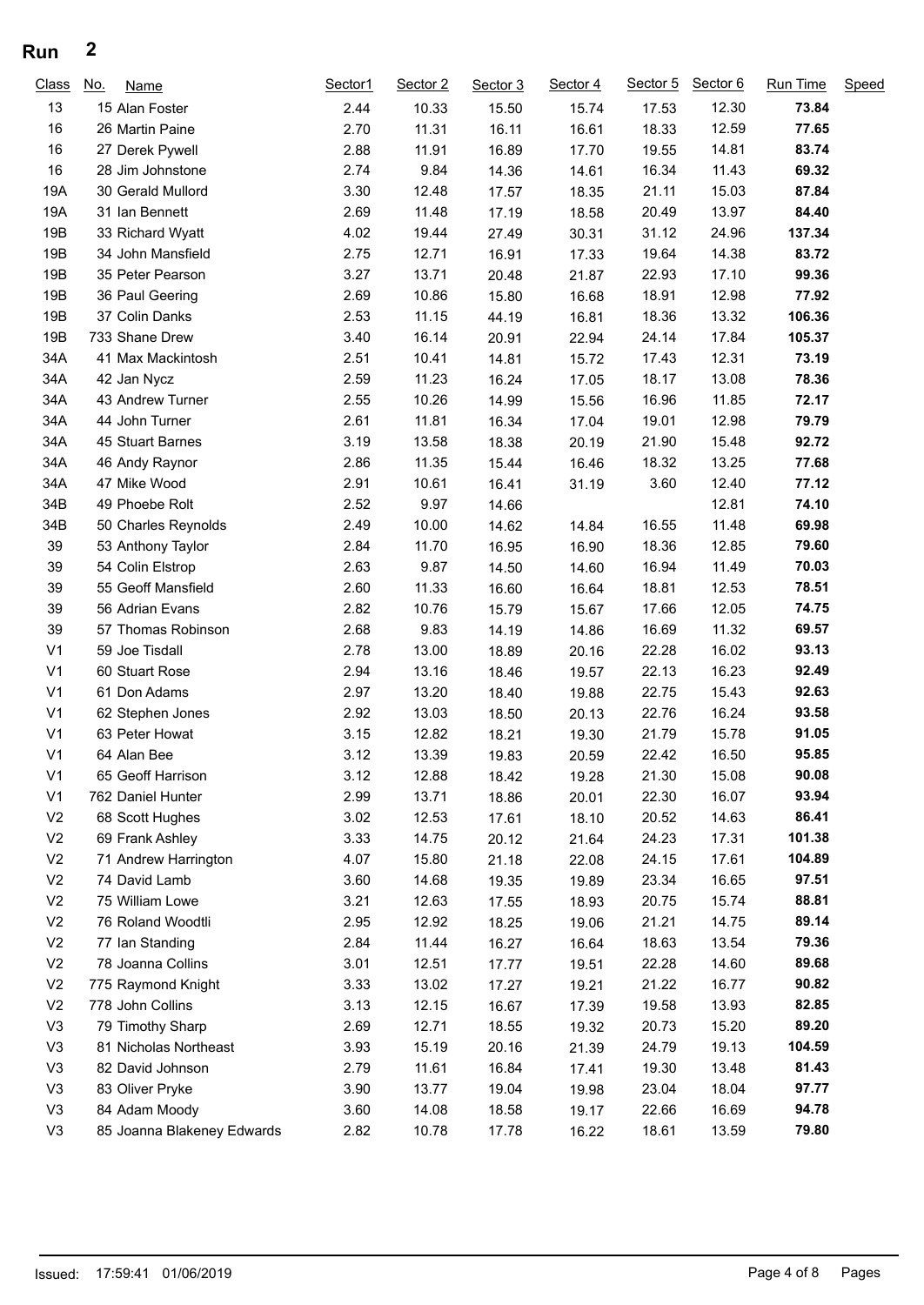| V <sub>4</sub>  | 87 Keith Dobinson       | 4.22 | 14.67 | 19.71 | 20.52 | 23.34 | 17.72 | 100.18 |
|-----------------|-------------------------|------|-------|-------|-------|-------|-------|--------|
| V <sub>5</sub>  | 88 Dick Wilkinson       | 2.94 | 13.05 | 19.65 | 19.76 | 21.77 | 15.48 | 92.65  |
| V6              | 90 Nigel Hall           | 2.95 | 12.18 | 17.20 | 17.42 | 19.79 | 13.93 | 83.47  |
| V6              | 91 John Guyatt          | 3.06 | 11.88 | 17.50 | 17.68 | 19.66 | 14.19 | 83.97  |
| V <sub>6</sub>  | 92 Nicola Quartermaine  | 3.05 | 14.16 | 20.16 | 20.30 | 22.67 | 16.07 | 96.41  |
| V <sub>7</sub>  | 94 Adrian Twelvetrees   | 3.32 | 15.00 | 19.49 | 21.38 | 23.50 | 18.51 | 101.20 |
| V <sub>7</sub>  | 95 Nicholas Hildyard    | 3.10 | 12.19 | 17.43 | 18.12 | 20.53 | 13.90 | 85.27  |
| V7              | 96 Andy Lloyd           | 4.00 | 14.39 | 18.62 | 20.62 | 23.68 | 18.80 | 100.11 |
| V7              | 97 Ian Balmforth        | 2.95 | 12.44 | 17.82 | 18.39 | 20.53 | 14.39 | 86.52  |
| V <sub>7</sub>  | 794 William Twelvetrees | 3.10 | 13.47 | 17.84 | 19.24 | 21.82 | 16.78 | 92.25  |
| V <sub>8</sub>  | 100 Tim Cooper          | 3.24 | 14.45 | 19.72 | 21.57 | 23.84 | 16.84 | 99.66  |
| V <sub>8</sub>  | 102 David Furnell       | 2.80 | 12.53 | 17.74 | 18.46 | 20.96 | 14.63 | 87.12  |
| V8              | 103 Iain Muir           | 3.57 | 12.99 | 17.76 | 18.70 | 21.34 | 15.64 | 90.00  |
| V8              | 107 Graham Beckett      | 2.65 | 12.44 | 17.50 | 18.05 | 19.88 | 14.21 | 84.73  |
| V8              | 800 Emma Carter         | 3.76 | 15.49 | 20.93 | 23.17 | 25.34 | 17.90 | 106.59 |
| V <sub>8</sub>  | 803 Timothy Stamper     | 3.71 | 13.16 | 17.62 | 18.60 | 21.20 | 15.31 | 89.60  |
| V9              | 114 Christopher Downham | 2.78 | 10.99 | 16.25 | 16.63 | 18.68 | 13.15 | 78.48  |
| V9              | 115 John Fletcher       | 3.02 | 12.04 | 17.93 | 18.77 | 20.87 | 15.09 | 87.72  |
| V9              | 116 Jonathan Garton     | 3.83 | 12.93 | 17.61 | 19.19 | 21.34 | 15.56 | 90.46  |
| V9              | 118 Stephen White       | 2.79 | 11.19 | 16.28 | 18.22 | 19.30 | 13.88 | 81.66  |
| V9              | 119 John Hunter         | 3.07 | 12.74 | 18.47 | 19.12 | 20.43 | 15.46 | 89.29  |
| V9              | 120 Gerald Parker       | 3.02 | 12.69 | 18.37 | 18.66 | 20.52 | 14.91 | 88.17  |
| V9              | 121 Leonard Lord        | 3.70 | 13.71 | 19.95 | 20.45 | 25.52 | 16.99 | 100.32 |
| V9              | 122 Dennis Bingham      | 2.81 | 11.40 | 16.73 | 17.31 | 19.60 | 13.37 | 81.22  |
| V9              | 123 Colin Wolstenholme  | 2.52 | 10.72 | 15.92 | 16.69 | 18.08 | 12.51 | 76.44  |
| V9              | 124 Alexander Hewitson  | 2.57 | 10.55 | 15.33 | 15.63 | 17.64 | 12.41 | 74.13  |
| V9              | 125 Tim Hopkinson       | 2.79 | 10.78 |       |       | 17.63 | 13.13 | 75.15  |
| V9              |                         | 3.01 |       | 15.13 | 15.69 |       |       | 95.03  |
|                 | 821 Barbara Lord        |      | 13.25 | 19.55 | 20.65 | 21.95 | 16.62 |        |
| V <sub>9</sub>  | 823 Julia Wolstenholme  | 2.67 | 12.55 | 18.06 | 18.64 | 22.13 | 14.40 | 88.45  |
| V9              | 825 Peter Hopkinson     | 2.87 | 10.65 | 15.77 | 15.61 | 17.60 | 12.79 | 75.29  |
| C19             | 70 Richard Derrick      | 2.80 | 10.07 | 14.75 | 15.17 | 17.12 | 11.38 | 71.29  |
| C19             | 72 David Taylor         | 3.03 | 10.17 | 14.92 | 14.67 | 16.66 | 11.50 | 70.95  |
| C19             | 73 Anthony Patrick      | 2.87 | 9.94  | 14.51 | 15.16 | 16.74 | 11.83 | 71.05  |
| C19             | 141 Jonathan North      | 2.84 | 9.97  | 14.15 | 14.35 | 16.20 | 11.69 | 69.20  |
| C19             | 142 Roy Bolderson       | 2.52 | 9.38  | 13.95 | 13.97 | 16.12 | 10.91 | 66.85  |
| C19             | 166 David Smith         | 2.77 | 10.27 | 14.69 | 15.26 | 16.72 | 11.77 | 71.48  |
| C19             | 167 Andrew Dickens      | 3.14 | 11.42 | 16.73 | 17.33 | 19.11 | 13.99 | 81.72  |
| C19             | 168 David Spaull        | 3.07 | 10.63 | 15.05 | 16.27 | 17.78 | 12.49 | 75.29  |
| C19             | 169 Tim Ellison         | 2.76 | 11.79 | 16.32 | 16.73 | 18.43 | 13.23 | 79.26  |
| C19             | 170 Iain Crockett       | 2.87 | 10.54 | 15.39 | 15.59 | 17.41 | 11.98 | 73.78  |
| C19             | 171 Steve Murphy        | 3.01 | 10.34 | 15.30 | 15.46 | 17.24 | 12.08 | 73.43  |
| C19             | 172 Nick Wardley        | 2.83 | 10.36 | 15.53 | 15.40 | 16.95 | 11.77 | 72.84  |
| C19             | 173 Mark Forster        | 2.78 | 10.18 | 14.76 | 14.91 | 17.10 | 11.90 | 71.63  |
| C19             | 175 Matt Clarke         | 2.77 | 9.71  | 14.31 | 14.57 | 16.58 | 11.13 | 69.07  |
| C19             | 873 Adam Forster        | 2.81 | 10.14 | 14.74 | 15.18 | 16.51 | 11.83 | 71.21  |
| C <sub>20</sub> | 176 Nicholas Aveyard    | 2.83 | 10.06 | 14.45 | 15.34 | 17.09 | 11.45 | 71.22  |
| C <sub>20</sub> | 177 Paul Wignall        | 2.82 | 11.37 | 16.64 | 16.91 | 18.55 | 13.58 | 79.87  |
| C <sub>20</sub> | 178 Bryan Simpson       | 2.86 | 11.28 | 16.33 | 16.68 | 18.82 | 13.35 | 79.32  |
| C <sub>20</sub> | 179 Allan Scott         | 2.71 | 11.13 | 15.68 | 15.70 | 17.22 | 12.01 | 74.45  |
| C <sub>20</sub> | 180 Ian Peacock         | 2.71 | 10.86 | 16.57 | 16.34 | 18.65 | 12.72 | 77.85  |
| C <sub>20</sub> | 181 Keith Beningfield   | 2.56 | 10.32 | 14.92 | 15.33 | 17.02 | 11.79 | 71.94  |
| C <sub>20</sub> | 182 Steven Muir         | 2.71 | 10.48 | 14.88 | 15.15 | 17.22 | 11.50 | 71.94  |
| C <sub>20</sub> | 183 Les Procter         | 2.64 | 10.68 | 15.85 | 15.60 | 17.72 | 12.51 | 75.00  |
|                 |                         |      |       |       |       |       |       |        |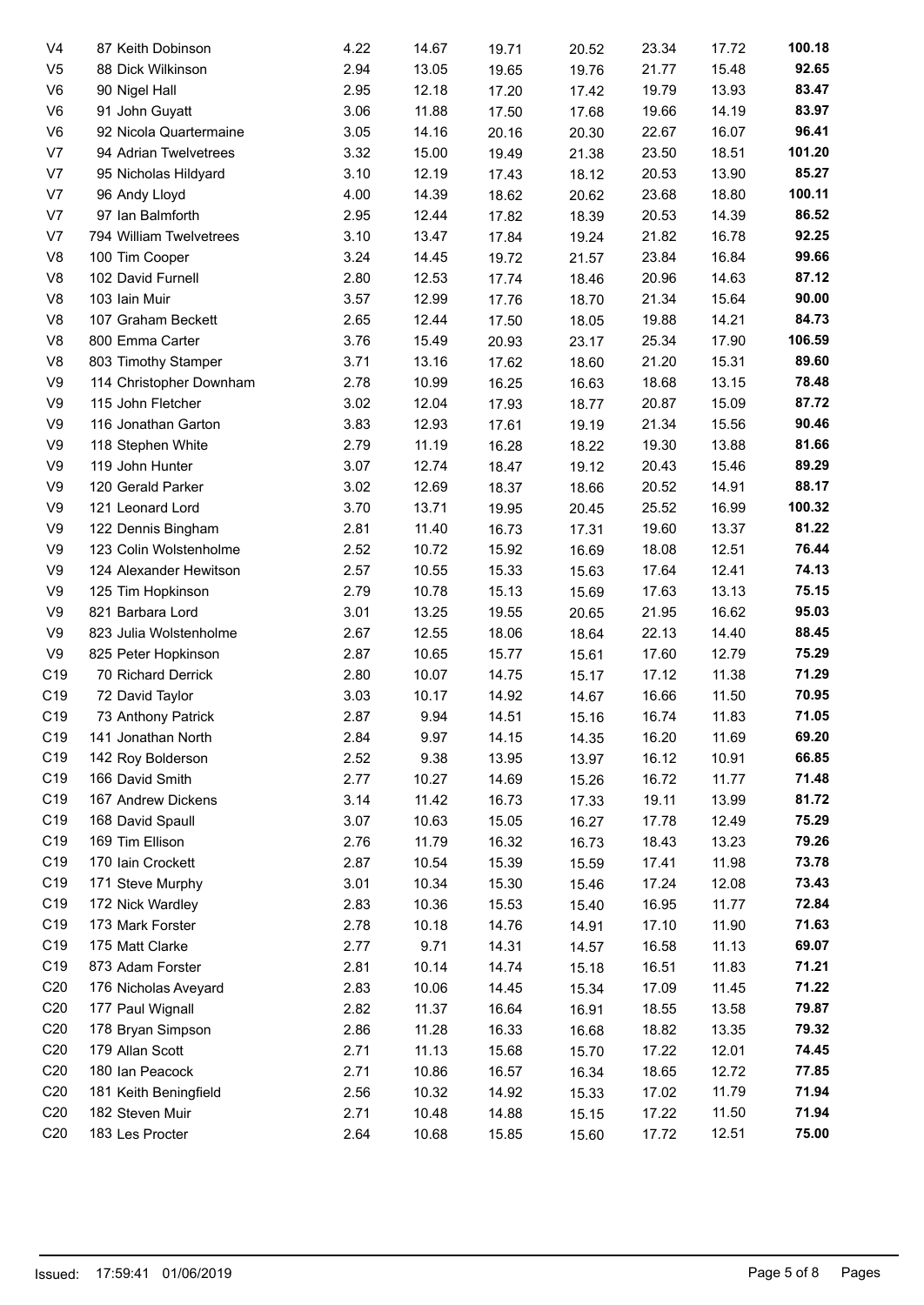| C <sub>20</sub> | 184 Mike Haigh           | 3.09 | 9.74  | 14.80 | 14.30 | 16.02 | 11.69 | 69.64  |
|-----------------|--------------------------|------|-------|-------|-------|-------|-------|--------|
| C20             | 876 Robert Sinclair      | 2.69 | 10.23 | 14.77 | 15.37 | 17.47 | 12.19 | 72.72  |
| C <sub>20</sub> | 883 Richard Jones        | 3.37 | 10.84 | 16.45 | 16.85 | 18.98 | 12.13 | 78.62  |
| C <sub>21</sub> | 186 Leon Bachelier       | 3.06 | 11.28 | 16.85 | 16.46 | 17.68 | 13.17 | 78.50  |
| C <sub>22</sub> | 188 Jolyon Harrison      | 2.25 | 9.46  | 14.03 | 14.44 | 16.16 | 10.73 | 67.07  |
| V10             | 86 Steven McEvoy         | 3.09 | 12.27 | 17.36 | 18.86 | 20.47 | 15.17 | 87.22  |
| V10             | 129 Christopher Tabor    | 2.82 | 11.74 | 16.82 | 17.47 | 19.92 | 13.37 | 82.14  |
| V10             | 130 Roger Tushingham     | 2.82 | 10.54 | 16.39 | 16.53 | 18.64 | 12.85 | 77.77  |
| V10             | 131 Alan Harpley         | 3.31 | 13.15 | 18.20 | 20.11 | 22.25 | 16.58 | 93.60  |
| V10             | 132 Jane Corner          | 3.45 | 12.79 | 17.71 | 18.08 | 21.82 | 15.70 | 89.55  |
| V10             | 133 Trevor Corner        | 2.75 | 11.87 | 18.68 | 17.79 | 19.61 | 14.29 | 84.99  |
| V10             | 134 Duncan Fish          | 2.72 | 11.91 | 17.20 | 17.56 | 19.62 | 13.93 | 82.94  |
| V10             | 135 Jon Mellor           | 2.78 | 10.93 | 15.85 | 16.43 | 18.14 | 13.07 | 77.20  |
| V10             | 136 Durward Lawson       | 2.69 | 10.42 | 15.78 | 15.85 | 18.80 | 12.48 | 76.02  |
| V10             | 137 Andrew Briggs        | 2.92 | 12.44 | 18.37 | 19.46 | 21.39 | 15.13 | 89.71  |
| V10             | 837 Maurice Gleeson      | 2.99 | 12.40 | 17.97 | 18.85 | 21.15 | 14.99 | 88.35  |
| V11             | 139 Noel Runnels Moss    | 2.87 | 12.52 | 18.02 | 18.80 | 20.90 | 15.01 | 88.12  |
| V11             | 140 Chris Batty          | 2.96 | 11.31 | 16.81 |       |       | 12.94 | 79.30  |
| V11             | 839 Jamie Quartermaine   | 2.85 | 12.85 | 17.85 | 18.16 | 20.37 | 14.64 | 86.72  |
| V13             | 144 Rachael Williams     | 3.03 | 13.31 | 17.80 | 18.19 | 19.95 | 14.26 | 86.54  |
| V13             | 145 Michael Barber       | 3.25 | 13.87 | 19.37 | 20.45 | 22.59 | 24.85 | 104.38 |
| V13             | 146 Mark Fountain        | 3.03 | 11.71 | 16.40 | 17.65 | 19.45 | 13.57 | 81.81  |
| V13             | 846 Michael Fountain     | 2.93 | 11.96 | 17.20 | 17.88 | 20.43 | 14.66 | 85.06  |
| V14             | 152 Andrew Craven        | 5.03 | 12.15 | 17.82 | 18.00 | 19.75 | 14.19 | 86.94  |
| V14             | 153 Charlie Martin       | 2.94 | 9.96  | 14.58 | 15.21 | 17.42 | 11.79 | 71.90  |
| V15             | 154 Ian Baxter           | 2.63 | 9.24  | 14.62 | 14.24 | 16.72 | 11.05 | 68.50  |
| V15             | 155 Steve Pryke          | 2.99 | 11.37 | 17.36 | 17.71 | 19.90 | 13.29 | 82.62  |
| V15             | 156 Iain Cheyne          | 2.70 | 11.04 | 15.68 |       |       | 13.37 | 77.42  |
| V15             | 157 David Pryke          | 2.64 | 10.42 | 15.34 | 15.62 | 17.16 | 12.17 | 73.35  |
| V15             | 158 Richard Archbell     | 2.54 | 10.41 | 14.99 | 15.97 | 18.30 | 12.84 | 75.05  |
| V16             | 162 Jolyon Harrison      | 2.79 | 10.90 | 16.93 | 16.96 | 18.58 | 13.29 | 79.45  |
| V16             | 163 Amber McHamish       | 2.55 | 12.38 | 17.37 | 18.22 | 20.03 | 14.52 | 85.07  |
| V16             | 164 Christopher Williams | 2.97 | 11.56 | 17.34 | 16.97 | 19.38 | 12.63 | 80.85  |
|                 |                          |      |       |       |       |       |       |        |

# **Run 3**

| <b>Class</b> | <u>No.</u><br>Name  | Sector1 | Sector 2 | Sector 3 | Sector 4 | Sector 5 | Sector 6 | Run Time   | Speed |
|--------------|---------------------|---------|----------|----------|----------|----------|----------|------------|-------|
| 13           | 15 Alan Foster      | 2.43    | 10.31    | 15.55    | 15.38    | 17.63    | 12.26    | 73.56      |       |
| 16           | 28 Jim Johnstone    | 2.79    | 9.81     | 14.37    | 14.43    | 16.23    | 11.08    | 68.71      |       |
| 19B          | 35 Peter Pearson    | 3.26    | 14.90    | 20.47    | 22.21    | 22.77    | 17.28    | 100.89     |       |
| 19B          | 36 Paul Geering     | 2.67    | 10.85    | 15.75    | 16.29    | 18.51    | 12.69    | 76.76      |       |
| 34A          | 41 Max Mackintosh   | 2.49    | 10.39    | 14.71    | 15.33    | 17.21    | 12.34    | 72.47      |       |
| 34A          | 42 Jan Nycz         | 2.59    | 11.21    | 16.59    | 17.13    | 18.70    | 13.41    | 79.63      |       |
| 34A          | 43 Andrew Turner    | 2.14    | 10.70    | 14.95    | 15.24    | 16.87    | 11.95    | 71.85      |       |
| 34A          | 44 John Turner      | 2.63    | 11.68    | 16.33    | 16.93    | 18.72    | 13.16    | 79.45      |       |
| 34A          | 45 Stuart Barnes    | 3.14    | 13.08    | 18.27    | 19.68    | 22.11    | 15.98    | 92.26      |       |
| 34A          | 46 Andy Raynor      | 2.75    | 11.49    | 15.21    | 16.21    | 20.16    |          | <b>DNF</b> |       |
| 34A          | 47 Mike Wood        | 2.89    | 10.69    | 15.40    | 15.77    | 17.76    | 12.30    | 74.81      |       |
| 34B          | 49 Phoebe Rolt      | 2.63    | 10.49    | 15.26    | 15.06    | 17.09    | 11.59    | 72.12      |       |
| 34B          | 50 Charles Reynolds | 2.37    | 9.94     | 14.40    | 14.72    | 16.71    | 11.73    | 69.87      |       |
| 39           | 53 Anthony Taylor   | 2.87    | 11.77    | 16.66    | 16.88    | 18.40    | 12.53    | 79.11      |       |
| 39           | 54 Colin Elstrop    | 2.68    | 9.94     | 14.44    | 14.58    | 16.53    | 11.21    | 69.38      |       |
| 39           | 55 Geoff Mansfield  | 2.58    | 11.64    | 16.42    | 16.64    | 18.53    | 12.60    | 78.41      |       |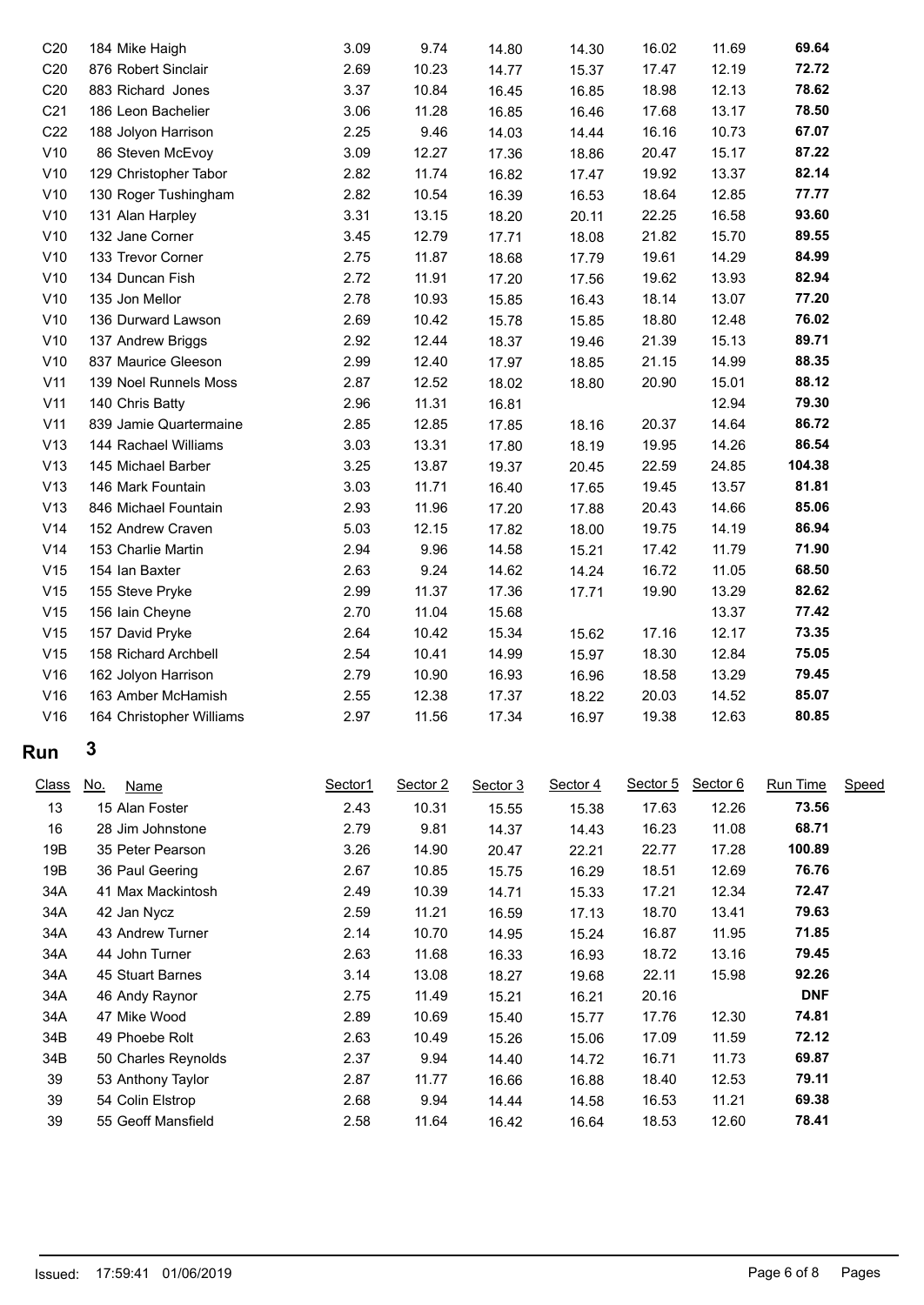| 39              | 56 Adrian Evans            | 3.71 | 11.28 | 16.07 | 16.09          | 17.63 | 12.32 | 77.10      |
|-----------------|----------------------------|------|-------|-------|----------------|-------|-------|------------|
| 39              | 57 Thomas Robinson         | 2.87 | 10.00 | 14.25 | 15.05          | 16.70 | 11.71 | 70.58      |
| V <sub>1</sub>  | 59 Joe Tisdall             | 2.86 | 13.55 | 19.44 | 20.52          | 22.53 | 15.61 | 94.51      |
| V <sub>1</sub>  | 60 Stuart Rose             | 3.10 | 12.81 | 18.70 | 19.55          | 22.32 | 16.22 | 92.70      |
| V <sub>1</sub>  | 62 Stephen Jones           | 2.94 | 13.60 | 18.69 | 20.56          | 22.89 | 16.19 | 94.87      |
| V <sub>1</sub>  | 64 Alan Bee                | 3.28 | 14.01 | 19.88 | 20.55          | 22.27 | 16.40 | 96.39      |
| V <sub>1</sub>  | 65 Geoff Harrison          | 2.94 | 12.98 | 18.29 | 18.83          | 20.94 | 15.20 | 89.18      |
| V <sub>1</sub>  | 762 Daniel Hunter          | 2.93 | 13.15 | 18.30 | 19.51          | 22.19 | 16.06 | 92.14      |
| V <sub>2</sub>  | 76 Roland Woodtli          | 2.93 | 13.17 | 18.87 | 19.65          | 21.89 | 15.25 | 91.76      |
| V <sub>2</sub>  | 77 Ian Standing            | 2.87 | 11.82 | 16.32 | 16.84          | 18.68 | 13.67 | 80.20      |
| V <sub>2</sub>  | 78 Joanna Collins          | 3.11 | 12.20 | 17.32 | 19.10          | 21.29 | 14.56 | 87.58      |
| V <sub>2</sub>  | 778 John Collins           | 2.94 | 11.98 | 16.65 | 17.10          | 19.67 | 13.79 | 82.13      |
| V <sub>3</sub>  | 81 Nicholas Northeast      | 3.91 | 15.39 | 22.88 |                |       |       | <b>DNF</b> |
| V <sub>3</sub>  | 82 David Johnson           | 2.79 | 11.55 | 16.78 | 17.19          | 19.28 | 13.43 | 81.02      |
| V <sub>3</sub>  | 83 Oliver Pryke            | 3.71 | 14.03 | 19.14 | 20.05          | 23.18 | 17.70 | 97.81      |
| V <sub>3</sub>  | 84 Adam Moody              | 3.44 | 13.72 | 18.43 | 19.06          | 22.80 | 16.49 | 93.94      |
| V <sub>3</sub>  | 85 Joanna Blakeney Edwards | 2.74 | 10.76 | 16.15 | 16.10          | 18.59 | 12.95 | 77.29      |
| V <sub>4</sub>  | 87 Keith Dobinson          | 4.55 | 15.32 | 19.93 | 21.27          | 23.64 | 18.81 | 103.52     |
| V <sub>5</sub>  | 88 Dick Wilkinson          | 3.00 | 13.34 | 19.37 | 19.53          | 22.36 | 15.39 | 92.99      |
| V7              | 95 Nicholas Hildyard       | 3.04 | 12.37 | 17.26 | 17.89          | 20.14 | 13.96 | 84.66      |
| V7              | 794 William Twelvetrees    | 0.00 |       |       |                |       |       | <b>DNF</b> |
| V <sub>8</sub>  | 100 Tim Cooper             | 3.45 | 14.00 | 19.15 | 21.27          | 23.74 | 17.46 | 99.07      |
| V <sub>8</sub>  | 103 Iain Muir              | 3.51 | 12.79 | 17.73 | 18.63          | 20.99 | 15.81 | 89.46      |
| V <sub>8</sub>  | 800 Emma Carter            | 3.69 | 15.72 | 21.00 | 22.78          | 25.38 | 18.29 | 106.86     |
| V <sub>8</sub>  | 803 Timothy Stamper        | 3.69 | 13.02 | 17.29 | 18.32          | 21.15 | 15.48 | 88.95      |
| V9              | 114 Christopher Downham    | 2.78 | 10.94 | 16.35 | 16.84          | 18.54 | 13.54 | 78.99      |
| V9              | 115 John Fletcher          | 2.18 | 13.89 | 17.63 | 18.21          | 20.45 | 14.94 | 87.30      |
| V <sub>9</sub>  | 116 Jonathan Garton        | 3.52 | 13.14 | 18.29 | 19.16          | 21.11 | 15.73 | 90.95      |
| V <sub>9</sub>  | 118 Stephen White          | 2.79 | 11.26 | 16.26 | 17.10          | 19.74 | 13.93 | 81.08      |
| V <sub>9</sub>  | 119 John Hunter            | 3.06 | 13.01 | 18.49 | 18.82          | 20.79 | 15.78 | 89.95      |
| V <sub>9</sub>  | 120 Gerald Parker          | 3.03 | 12.74 | 17.98 | 18.68          | 20.29 | 14.65 | 87.37      |
| V9              | 121 Leonard Lord           | 3.27 | 13.56 | 18.51 | 19.31          | 22.14 | 15.65 | 92.44      |
| V <sub>9</sub>  | 122 Dennis Bingham         | 2.84 | 11.57 | 17.10 | 17.23          | 19.35 | 13.42 | 81.51      |
| V9              | 123 Colin Wolstenholme     | 2.50 | 10.85 | 15.79 |                | 18.19 | 12.40 | 75.98      |
| V <sub>9</sub>  | 124 Alexander Hewitson     | 2.51 | 10.37 | 15.08 | 16.25<br>15.55 | 17.71 | 12.63 | 73.85      |
| V9              | 125 Tim Hopkinson          | 2.81 | 10.77 | 15.04 | 15.79          | 17.87 | 12.73 | 75.01      |
| V9              | 821 Barbara Lord           | 3.06 | 13.20 | 19.83 | 20.38          | 21.80 | 15.55 | 93.82      |
| V9              | 823 Julia Wolstenholme     | 2.60 | 11.95 | 17.83 | 17.37          | 19.38 | 14.11 | 83.24      |
| V <sub>9</sub>  | 825 Peter Hopkinson        | 2.77 | 10.91 | 21.44 | 17.19          | 18.46 | 13.55 | 84.32      |
| C <sub>19</sub> | 70 Richard Derrick         | 2.88 | 9.94  | 14.73 | 14.93          | 17.00 | 11.19 | 70.67      |
| C19             | 72 David Taylor            | 3.08 | 10.32 | 14.88 | 14.71          | 16.72 | 11.45 | 71.16      |
| C19             | 73 Anthony Patrick         | 2.87 | 9.94  | 14.18 | 15.05          | 16.62 | 11.59 | 70.25      |
| C19             | 141 Jonathan North         | 2.79 | 9.99  | 14.34 | 15.09          | 16.50 | 12.00 | 70.71      |
| C19             | 142 Roy Bolderson          | 2.55 | 9.35  | 14.14 | 13.91          | 15.88 | 11.03 | 66.86      |
| C19             | 166 David Smith            | 2.82 | 10.21 | 14.49 |                | 16.65 | 11.55 | 70.61      |
| C19             |                            |      |       |       | 14.89          |       | 13.37 | 80.49      |
|                 | 167 Andrew Dickens         | 2.80 | 12.03 | 16.39 | 16.86          | 19.04 |       | 74.78      |
| C19             | 168 David Spaull           | 2.94 | 10.62 | 15.17 | 15.66          | 17.82 | 12.57 |            |
| C19             | 169 Tim Ellison            | 2.84 | 11.58 | 16.57 | 16.94          | 18.70 | 13.04 | 79.67      |
| C <sub>19</sub> | 170 Iain Crockett          | 2.47 | 10.97 | 15.40 | 15.27          | 17.26 | 11.99 | 73.36      |
| C19             | 171 Steve Murphy           | 2.81 | 10.39 | 15.31 | 15.58          | 17.17 | 12.26 | 73.52      |
| C19             | 172 Nick Wardley           | 2.87 | 10.33 | 15.46 | 15.77          | 17.13 | 12.12 | 73.68      |
| C19             | 173 Mark Forster           | 2.94 | 10.09 | 14.71 | 15.30          | 16.94 | 11.87 | 71.85      |
| C19             | 175 Matt Clarke            | 2.78 | 9.75  | 14.47 | 14.63          | 16.47 | 11.15 | 69.25      |